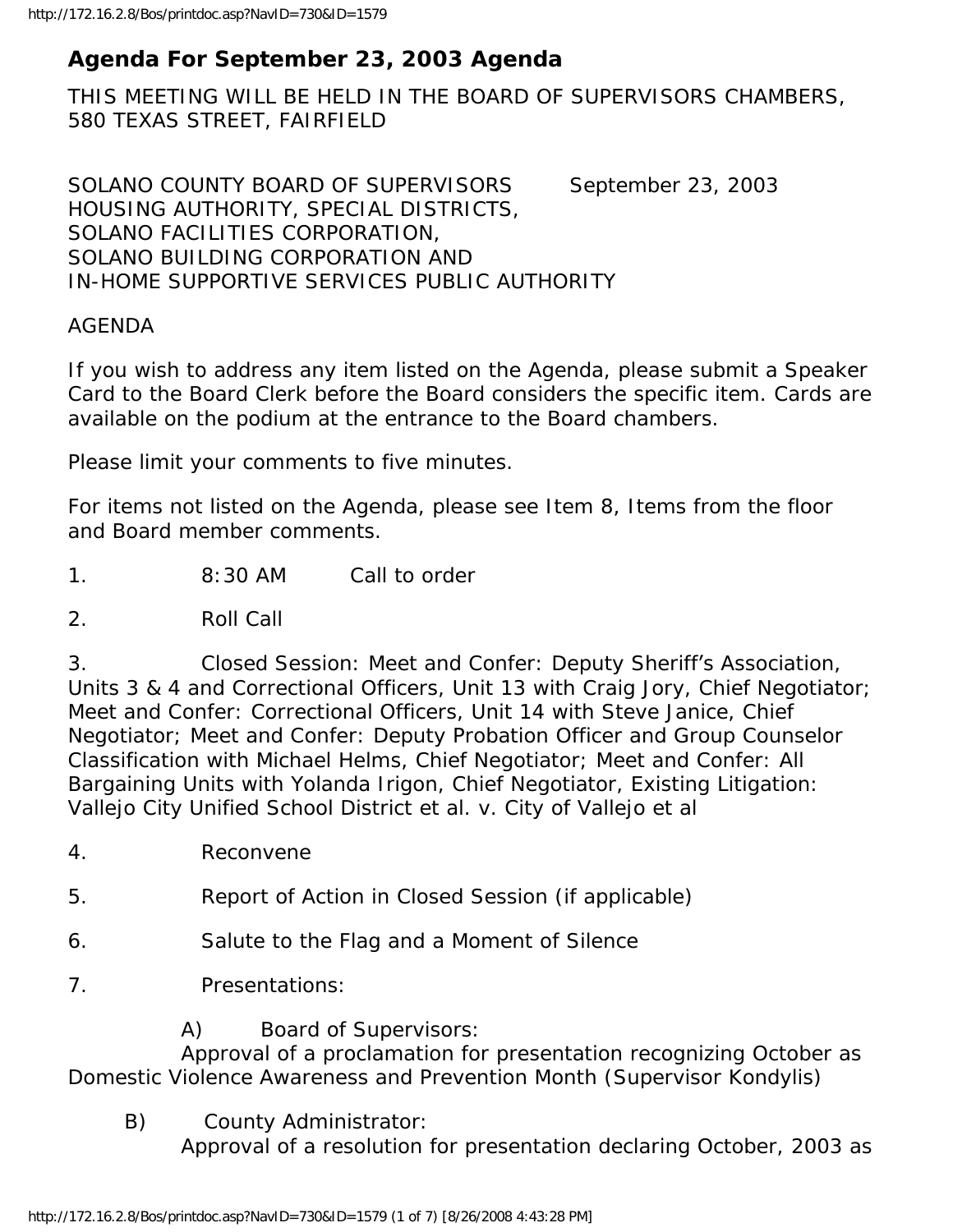Multi-Cultural Awareness Month

C) General Services:

 Approval of a resolution and plaque honoring Michael A. Martin, Park Ranger Supervisor, upon retirement after 30 years of service to Solano County (Supervisorial District 4)

8. Items from the floor and Board member comments

 This is your opportunity to address the Board on a matter not listed on the Agenda, but it must be within the subject matter jurisdiction of the Board. Please submit a Speaker Card before the first speaker is called and limit your comments to five minutes.

9. Additions to or Deletions from the Agenda

10. Public Comment on Consent Calendar

Each speaker shall have 5 minutes to address any or all items on the Consent Calendar.

- 11. Approval of the Agenda
- 12. Approval of Consent Calendar

 The Board considers all matters listed under the Consent Calendar to be routine and will adopt them in one motion. There will be no discussion on these items before the Board votes on the motion unless Board members request specific items be discussed and/or removed from the Consent Calendar.

CONSENT CALENDAR

## GENERAL GOVERNMENT

13. Clerk of the Board of Supervisors:

 Approval of Minutes: Board of Supervisors August 26, 2003, September 2, 2003, and September 9, 2003; Rural North Vacaville Water District August 26, 2003 and September 2, 3003

14. Board of Supervisors:

Approval of a proclamation recognizing the 55th Anniversary of the Veterans Memorial Hall, Benicia, California (Supervisor Silva)

15. County Administrator's Office:

 A) Approval to cancel the Board of Supervisors Meeting of December 23, 2003

 B) Approval of an extension to the Memorandum of Understanding, between the City of Vallejo, Triad Communities, LP and Solano County from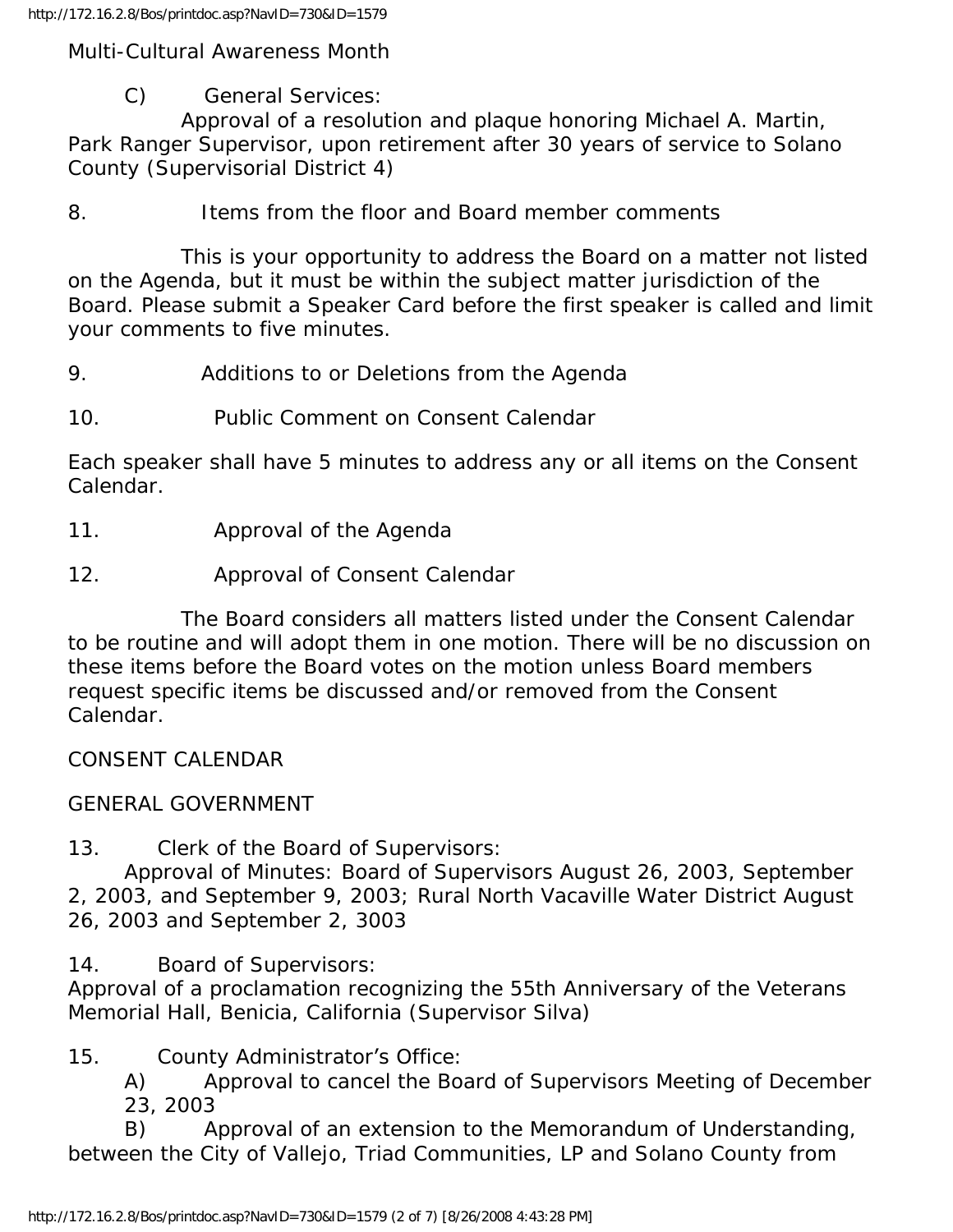September 26, 2003 through December 31, 2003, for the development of a Public Facility Master Plan for a Government Center Complex on or adjacent to County property located on Tuolumne Street in the City of Vallejo; authorize the County Administrator to sign the Extension

### 16. County Counsel:

 Adoption of a resolution releasing the County lien on real property of Darlene Stivers

## 17. General Services:

 Adoption of a resolution authorizing application to the State for Roberti-Z'Berg-Harris grant program funds in the amount of \$634,098 for FY2003/04 under the Clean Water, Clean Air, Safe Neighborhood Parks and Coastal Protection Bond Act of 2002 (Proposition 40)

### 18. Human Resources:

 A) Approval of an agreement with California Industrial Hygiene Services in the amount of \$75,000; authorize the Director of Human Resources to execute the agreement

 B) Approval of a resolution amending the Memorandum of Understanding between Solano County and Public Employees Union, Local One, representing Unit 6, Health and Social Services Supervisors, to provide for a five per cent (5%) salary differential to selected Special Program Supervisors

 C) Approval of a Memorandum of Understanding between Solano County and SEIU, Local 1280 for Unit 82 Extra Help Units 82, 87, 89, and 90 to extend the current MOU for one year ending September 30, 2004

 D) Approval of three (3) separate side letter agreements with SEIU, Local 1280, on the Health Education Specialist, Public Health Nurse, and Buyer classification

## 19. Registrar of Voters:

 Adoption of a resolution authorizing submittal of an application for funds under the Federal Help America Vote (HAVA) of 2002 for the replacement of punch card voting systems; approval of an appropriation transfer in the amount of \$594,886 of Unanticipated Revenue from HAVA to assist with the cost of acquiring a replacement voting system (4/5 vote required)

## HEALTH AND SOCIAL SERVICES:

20. Health and Social Services:

 Adoption of a resolution amending the Allocation List to extend a Limited Term Deputy Director-Social Programs from June 30, 2003 to a term ending November 30, 2003

CRIMINAL JUSTICE: None

LAND USE/TRANSPORTATION: None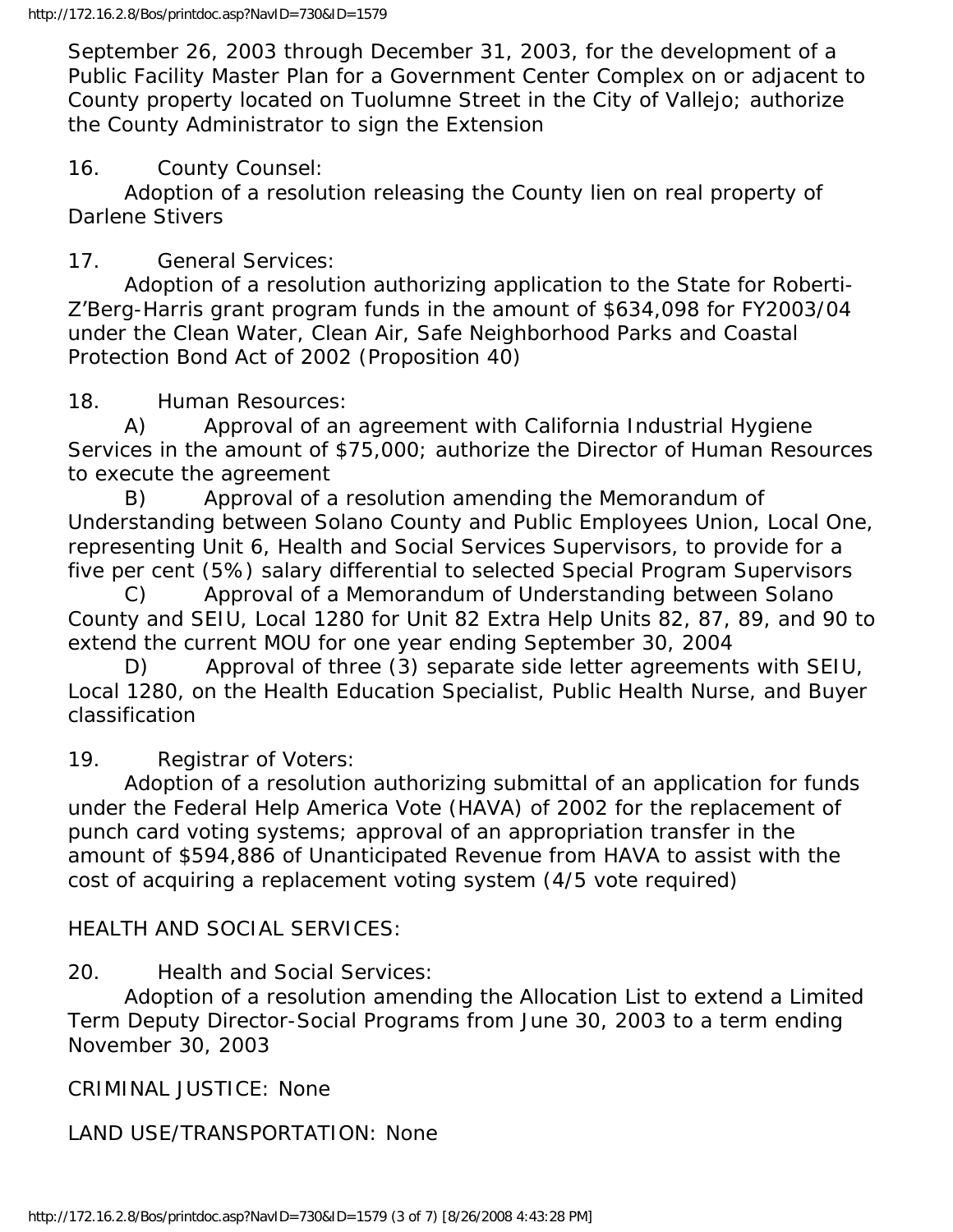#### OTHER: None

SPECIAL DISTRICTS GOVERNED BY THE BOARD OF SUPERVISORS:

East Vallejo Fire Protection District: Conduct Quarterly Meeting

21. County Administrator's Office:

 Ratify the proposed agreement and bylaws or the Joint Powers Authority (JPA) of the Solano Emergency Medical Services Cooperative (SEMSC); authorize the Chairperson of the Board of Supervisors to sign the documents

### SCHEDULED CALENDAR

22. Rescheduled Consent Items: (Items pulled from Consent Calendar above)

- $(A)$  E)
- $(B)$   $F)$
- $(C)$   $G)$
- $D)$  H)

## GENERAL GOVERNMENT

#### 23. County Administrator:

 A) Receive status report on legislation of importance to Solano County and take action as recommended

 B) Consider ratifying the decision of the Solano County Fair Association (SCFA) to enter into negotiations with the Mills Corporation for a Memorandum of Intent in connection with the Fairgrounds property; authorize the SCFA to enter into an Exclusive Right to Negotiate Agreement with the Mills Corporation

24. General Services:

 A) Receive a presentation from the U.S. Department of Interior, Bureau of Reclamation on the Visitor Services Plan for the Lake Berryessa area

 B) Adoption of a resolution authorizing application to the State for per capita grant program funds for FY 2003/04 in the amount of \$1,200,000 under the Clean Water, Clean Air, Safe Neighborhood Parks and Coastal Protection Bond Act of 2002 (Proposition 40)

## 25. County Counsel:

 First reading of an ordinance repealing Article VI, Sections 2-300 to 2-306, of Chapter 2 of the Solano County Code, relating to the disclosure of confidential consumer information by financial institutions (waive reading of the ordinance by majority vote)

## HEALTH AND SOCIAL SERVICES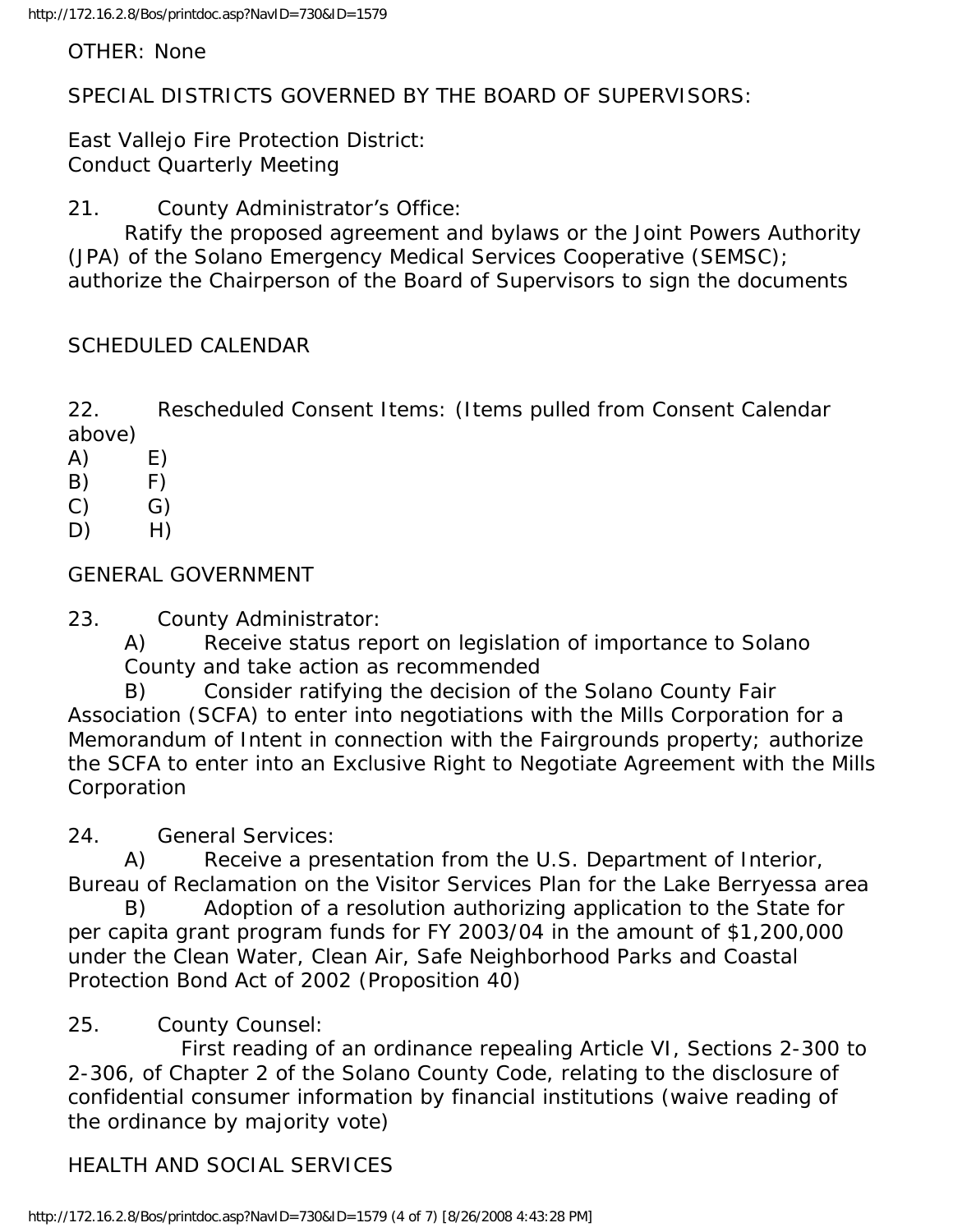26. Health and Social Services:

 A) Consider authorizing the Health and Social Services Department to submit a Healthcare for the Homeless Grant Application to the Federal Health Resources and Services Administration to receive maximum funds of \$650,000 annually

 B) Consider approval of agreements for the period of October 1, 2003 through June 30, 2004 developed for the purpose of implementing the Tobacco Master Settlement Agreement (MSA) Reducing Rates of Alcohol, Tobacco and Other Drugs Strategic Plan: Fighting Back Partnership Vallejo (\$137,220); City of Vacaville (\$113,600); City of Suisun (\$88,920); City of Dixon (\$75,000)

CRIMINAL JUSTICE

27. Department of Child Support Services:

 Consider approval of a pilot project to expand the department's operational hours and public service and initiate a modified work schedule within the department

OTHER: None

2:00 P.M.

LAND USE/TRANSPORTATION

28. Environmental Management:

 A) Conduct a noticed/published hearing to consider approval of Rezoning Petition No. Z-02-06 of Paul Hansen to rezone 20 acres located near the terminus of English Hills Road, Vacaville, from Exclusive Agriculture (A-20) to Rural Residential (RR-5) to facilitate a minor subdivision application; adopt an ordinance amending Chapter 28, Section 28-15 of the Solano County Code to rezone the subject property (waive reading of the ordinance by majority vote)

 B) Receive a report and recommendations regarding County support of research on the land application of biosolids; direct staff to prepare an ordinance and resolution setting a biosolids research/education fee at \$10.00 per acre land applied with biosolids; authorize the Department of Environmental Management to administer the biosolids research/education fund

## MISCELLANEOUS ITEMS

29. Appointments/Resignations to Boards and Commissions:

A) Board of Supervisors:

Appointment of Steve Hermsmeyer to the Solano County Park &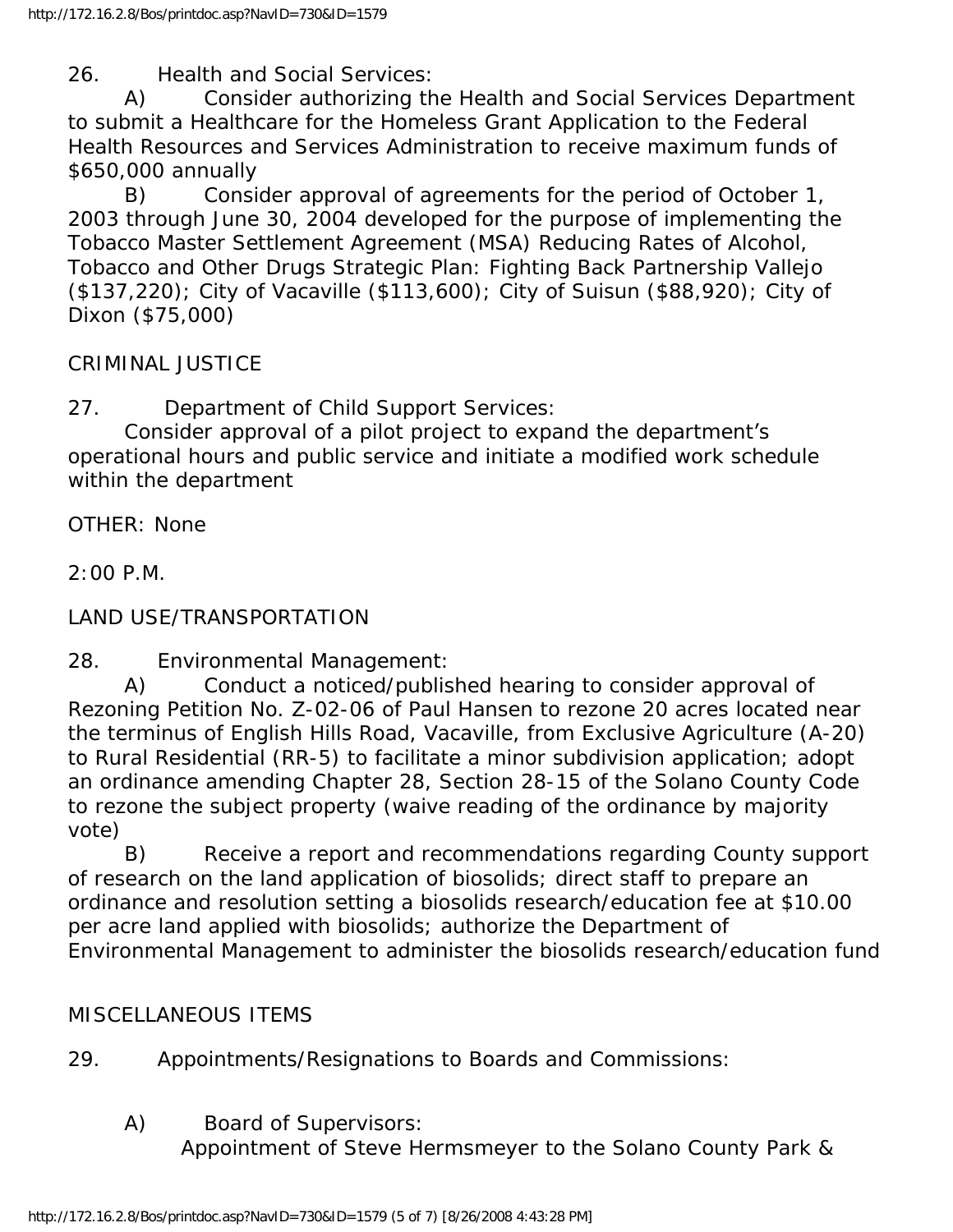#### Recreation Commission (District 5)

B) Board of Supervisors:

 Appointment of Glen Grant and Guido E. Colla to the Solano Irrigation District Board of Directors

C) Board of Supervisors:

 Appointment of Jeff Dittmer and Bill Fell to the Cordelia Fire Protection District Board of Directors

D) Board of Supervisors:

 Appointment of Jan Maguire as the At-Large Member of the Solano First Five Commission

E) County Administrator's Office:

 Appointment of Reggie Garcia, Len Cimino, Kate Gillooly to the Solano Partnership Against Violence (SPAV); accept the resignations of Lt. Michael Hill, Sgt. Eric Mortenson, Kathleen McDermott, and Jamie Mortensen from SPAV

F) Health and Social Services:

 Appointment of Maria Irma Torres to the Tobacco Master Settlement Agreement Advisory Committee

SPECIAL DISTRICTS GOVERNED BY THE BOARD OF SUPERVISORS:

In Home Supportive Services Public Authority (IHSS)

- 30. Health and Social Services: Appointment of Carl Michael Paschal to the Solano County IHSS Public Authority Advisory Committee
- 31. Adjourn:

## MEETING CALENDAR

| 9/23                                                              | 5:30 p.m.   | Vallejo Sanitation and Flood Control,  |
|-------------------------------------------------------------------|-------------|----------------------------------------|
| 555 Santa Clara St., Vallejo                                      |             |                                        |
| 9/24                                                              | $9:30$ a.m. | BAAQMD 939 Ellis St., San Francisco    |
| 9/25                                                              | 2:00 p.m.   | Solano County Child Care Planning      |
| Council, Children's Network Conference Room, 2320 Courage Dr., FF |             |                                        |
| 10/1                                                              | $9:30$ a.m. | BAAQMD 939 Ellis St., San Francisco    |
| 10/1                                                              | <b>Noon</b> | Children's Alliance, Suisun Community  |
| Center, 611 Village Drive, Suisun                                 |             |                                        |
| 10/1                                                              | 1:30 p.m.   | ABAG Regional Planning Comm.           |
| 10/2                                                              | 10:00 a.m.  | Solano County Zoning Administrator, 47 |
| O Chadbourne Rd., 2nd Floor, FF                                   |             |                                        |
| 10/2                                                              | 1:00 p.m.   | BCDC, S.F. Downtown Center, 425 Market |